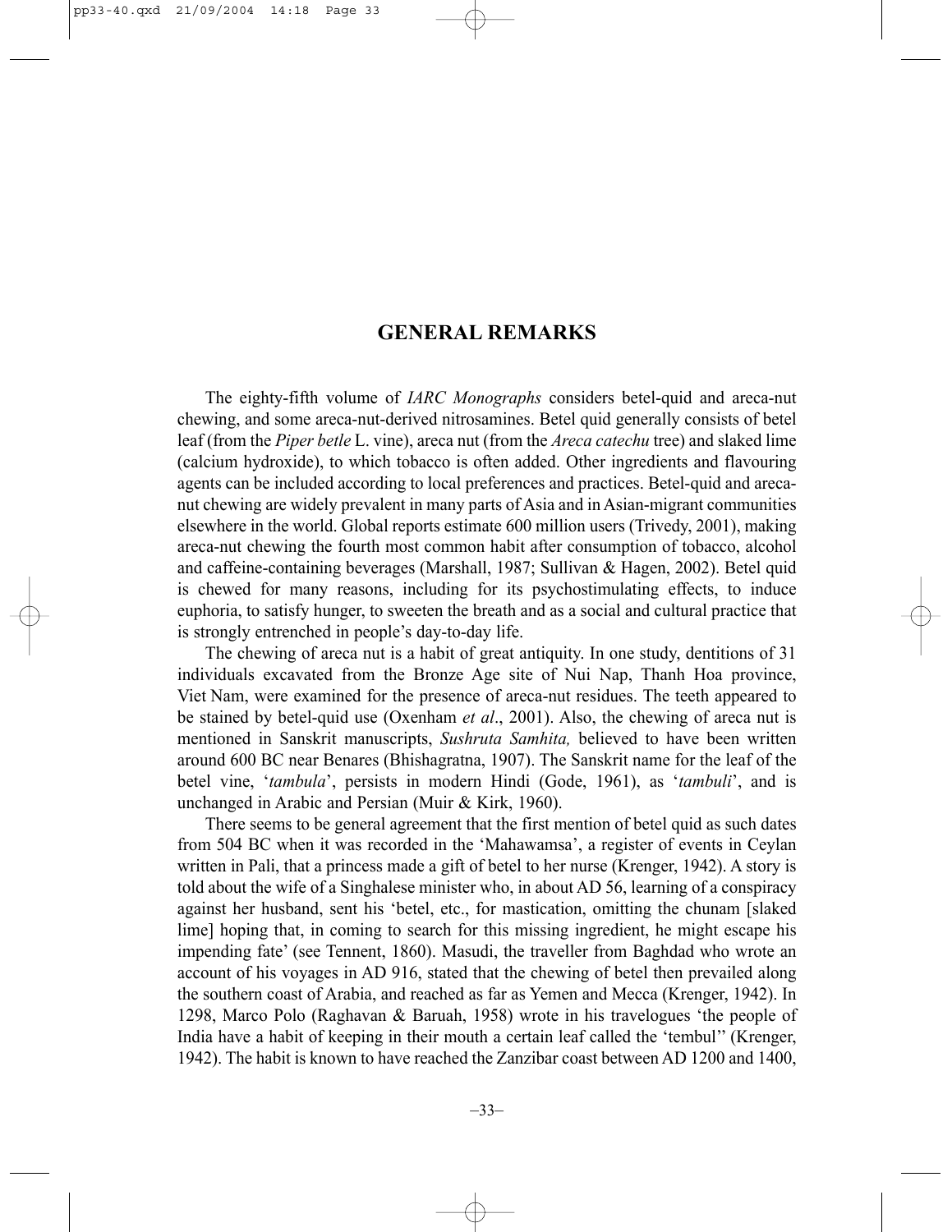and mention is made in Dutch archives from 1664 of a tax on betel leaf imported from India to Malacca (West Malaysia). In 1703, the importation was forbidden, presumably to protect local growers rather than to prevent a well-established habit (Muir & Kirk, 1960).

Tobacco was introduced into India by Europeans in the sixteenth century as a smoking substance. With acceptance and widespread use in royal courts, it found an acceptance in the general population and was mixed with betel quid. As betel quid chewing was a socially accepted practice, the use of betel quid containing tobacco became a widespread habit.

The first reference to betel chewers' cancer was made by Tennent (1860). He mentions in a footnote that 'Dr Elliot of Colombo observed several cases of cancer in the cheek, which from its peculiar characteristics, he designated the 'betel chewer's cancer''. Other early references include those of Bala Ram (1902), Niblock (1902), and Boak (1906), writing from Malabar, Madras, the Sulu Archipelago and British Borneo, respectively, about the chewing of betel quid alone or with tobacco.

While in the Americas, Europe and Oceania, the leading cancers are those of the lung, breast, prostate and colorectum, in India and many other countries in South-East Asia, oral cancer is a leading type of malignancy. In South Central Asia, cancer of the oral cavity is the cancer with the highest incidence among men and the third highest among women (after the cervix and breast) in 1975 (IARC, 1985), and this still held true in 2002 (IARC, 2003).

Betel-quid chewing, with and without tobacco, was considered in the thirty-seventh volume of the *IARC Monographs* (IARC, 1985). Sufficient evidence of carcinogenicity was found for betel quid with tobacco, but the evidence then available was inadequate for betel quid without tobacco. Since that time, several epidemiological studies have become available from areas of the world where tobacco generally is not added to the betel quid. In addition, some recent epidemiological studies in India and Pakistan have been able to separate the effects of betel quid with and without tobacco.

In addition, a large body of evidence has arisen from studies in experimental animals and in-vitro studies that investigated the effects of areca nut alone, as well as those of betel quid with or without tobacco.

In recent years, a variety of mass-produced, prepackaged areca-nut products have become available in many countries around the world. Aggressive advertising, targeted at the middle class and at children, has enhanced the sales of these products. The commercial value of the market for these prepackaged products in India alone is estimated at several hundred million US dollars annually. These products have led to serious public health problems in terms of increasing incidence of oral submucous fibrosis among younger age groups. As a result, several governmental agencies have put regulatory restrictions on these products.

## **References**

Bala Ram, A.P. (1902) The use of betelnut as a cause of cancer in Malabar. *Indian med. Gaz*., **37**, 414